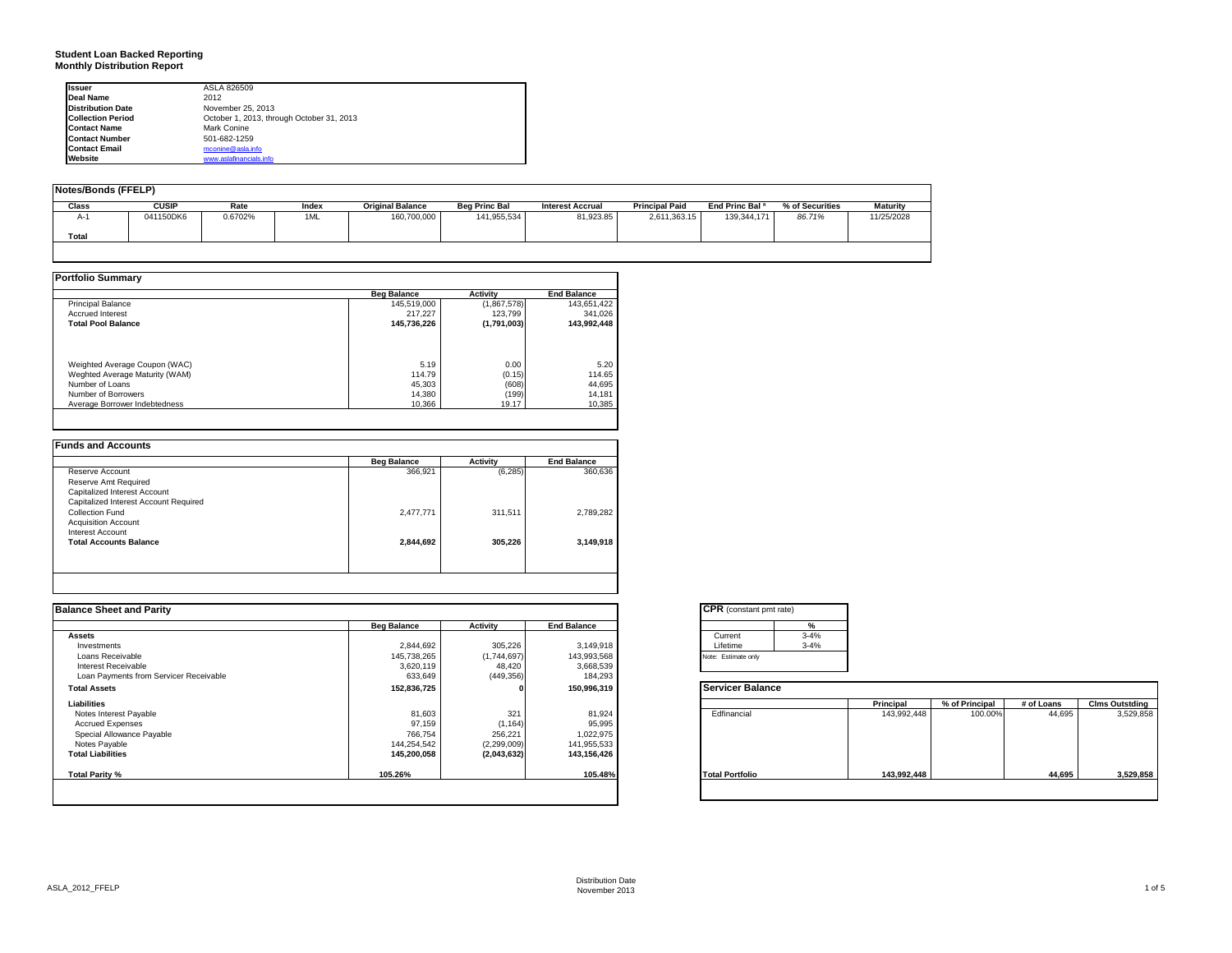# **Student Loan Backed Reporting Monthly Distribution Report**

|                         | # of Loans |        | Principal   |             | % of Principal |         | <b>WAC</b> |        | <b>WARM</b>      |        |
|-------------------------|------------|--------|-------------|-------------|----------------|---------|------------|--------|------------------|--------|
|                         | Beainnina  | Endina | Beainnina   | Endina      | Beginning      | Endina  | Beainnina  | Endina | <b>Beginning</b> | Ending |
| In School               | 1,309      | 1,298  | 4,170,789   | 4,098,247   | 2.86%          | 2.85%   | 5.70       | 5.70   | 119.59           | 119.51 |
| Grace                   | 835        | 770    | 2,556,492   | 2,365,904   | 1.75%          | 1.64%   | 5.92       | 5.95   | 116.54           | 116.09 |
| Repayment               |            |        |             |             |                |         |            |        |                  |        |
| Current                 | 21,638     | 21,245 | 64,389,526  | 62,955,490  | 44.18%         | 43.72%  | 5.34       | 5.33   | 115.77           | 114.49 |
| 31-60 Days Delinquent   | 1,379      | 1,611  | 4,598,642   | 5,690,430   | 3.16%          | 3.95%   | 5.18       | 5.28   | 115.16           | 129.50 |
| 61-90 Days Delinquent   | 1,234      | 837    | 4,233,546   | 2,899,567   | 2.90%          | 2.01%   | 5.27       | 5.15   | 122.29           | 110.89 |
| 91-120 Days Delingent   | 707        | 849    | 2,369,822   | 2,834,379   | 1.63%          | 1.97%   | 4.99       | 5.33   | 113.83           | 122.78 |
| 121-180 Days Delinquent | 1,130      | 1,084  | 3,736,383   | 3,586,262   | 2.56%          | 2.49%   | 5.27       | 5.09   | 110.97           | 114.27 |
| 181-270 Days Delinquent | 991        | 1.084  | 3,390,919   | 3,680,054   | 2.33%          | 2.56%   | 5.31       | 5.31   | 118.43           | 113.48 |
| 271+ Days Delinquent    | 512        | 274    | 1,721,455   | 884,754     | 1.18%          | 0.61%   | 5.38       | 5.16   | 116.32           | 122.44 |
| <b>Total Repayment</b>  | 27,591     | 26,984 | 84,440,293  | 82,530,936  | 57.94%         | 57.32%  | 5.32       | 5.31   | 115.91           | 115.71 |
| Forbearance             | 5,208      | 5,905  | 20,410,085  | 22.948.537  | 14.00%         | 15.94%  | 5.35       | 5.34   | 121.99           | 120.90 |
| Deferment               | 9,477      | 8,710  | 31,384,031  | 28,688,905  | 21.53%         | 19.92%  | 5.19       | 5.21   | 118.94           | 119.30 |
| Claims in Progress      | 812        | 1,009  | 2,569,983   | 3,298,907   | 1.76%          | 2.29%   | 5.05       | 5.32   | 109.89           | 111.19 |
| <b>Claims Denied</b>    | -          |        | 204,554     | 61,011      | 0.14%          | 0.04%   | 5.72       | 5.11   | 108.21           | 102.63 |
| <b>Total Portfolio</b>  | 45,303     | 44,695 | 145,736,226 | 143,992,448 | 100.00%        | 100.00% | 5.31       | 5.32   | 117.42           | 117.26 |

| <b>Delinguency Status</b>           |            |        |                  |            |                  |                |           |            |           |             |  |  |
|-------------------------------------|------------|--------|------------------|------------|------------------|----------------|-----------|------------|-----------|-------------|--|--|
|                                     | # of Loans |        | <b>Principal</b> |            |                  | % of Principal |           | <b>WAC</b> |           | <b>WARM</b> |  |  |
|                                     | Beainnina  | Endina | <b>Beginning</b> | Endina     | <b>Beainning</b> | Endina         | Beginning | Endina     | Beainnina | Endina      |  |  |
| Current                             | 21,638     | 21.245 | 64,389,526       | 62,955,490 | 76.25%           | 76.28%         | 5.34      | 5.33       | 115.77    | 114.49      |  |  |
| 31-60 Days Delinquent               | 1.379      | 1,611  | 4,598,642        | 5,690,430  | 5.45%            | 6.89%          | 5.18      | 5.28       | 115.16    | 129.50      |  |  |
| 61-90 Days Delinquent               | 1.234      | 837    | 4,233,546        | 2,899,567  | 5.01%            | 3.51%          | 5.27      | 5.15       | 122.29    | 110.89      |  |  |
| 91-120 Days Delingent               | 707        | 849    | 2,369,822        | 2,834,379  | 2.81%            | 3.43%          | 4.99      | 5.33       | 113.83    | 122.78      |  |  |
| 121-180 Days Delinquent             | 1,130      | 1,084  | 3,736,383        | 3,586,262  | 4.42%            | 4.35%          | 5.27      | 5.09       | 110.97    | 114.27      |  |  |
| 181-270 Days Delinquent             | 991        | 1,084  | 3,390,919        | 3,680,054  | 4.02%            | 4.46%          | 5.31      | 5.31       | 118.43    | 113.48      |  |  |
| 271+ Days Delinquent                | 512        | 274    | 1,721,455        | 884,754    | 2.04%            | 1.07%          | 5.38      | 5.16       | 116.32    | 122.44      |  |  |
| <b>Total Portfolio in Repayment</b> | 27,591     | 26,984 | 84.440.293       | 82,530,936 | 100.00%          | 100.00%        | 5.32      | 5.31       | 115.91    | 115.71      |  |  |

| Portfolio by Loan Type           |                  |        |                  |             |                  |         |            |        |                  |        |
|----------------------------------|------------------|--------|------------------|-------------|------------------|---------|------------|--------|------------------|--------|
|                                  | # of Loans       |        | <b>Principal</b> |             | % of Principal   |         | <b>WAC</b> |        | <b>WARM</b>      |        |
|                                  | <b>Beginning</b> | Endina | <b>Beginning</b> | Endina      | <b>Beginning</b> | Endina  | Beainnina  | Endina | <b>Beginning</b> | Ending |
| Subsidized Consolidation Loans   |                  |        |                  |             |                  |         |            |        |                  |        |
| Unsubsidized Consolidation Loans |                  |        |                  |             |                  |         |            |        |                  |        |
| Subsidized Stafford Loans        | 25,199           | 24,892 | 68,458,734       | 67,621,438  | 46.97%           | 46.96%  | 5.16       | 5.17   | 115.13           | 114.90 |
| Unsubsidized Stafford Loans      | 18,475           | 18,224 | 71.185.691       | 70,416,348  | 48.85%           | 48.90%  | 5.24       | 5.24   | 122.03           | 121.87 |
| PLUS/GradPLUS Loans              | 1,629            | 1,579  | 6,091,801        | 5,954,661   | 4.18%            | 4.14%   | 7.82       | 7.83   | 89.18            | 89.64  |
| SLS Loans                        |                  |        |                  |             |                  |         |            |        |                  |        |
| <b>Total Portfolio</b>           | 45,303           | 44,695 | 145,736,226      | 143,992,448 | 100.00%          | 100.00% | 5.31       | 5.32   | 117.42           | 117.26 |

|                                            |           | # of Loans |                  | <b>Principal</b> |                  | % of Principal |                  | <b>WAC</b> | <b>WARM</b>      |        |
|--------------------------------------------|-----------|------------|------------------|------------------|------------------|----------------|------------------|------------|------------------|--------|
|                                            | Beginning | Ending     | <b>Beginning</b> | Ending           | <b>Beginning</b> | Ending         | <b>Beginning</b> | Ending     | <b>Beginning</b> | Ending |
| Graduate / 4-Year Loans                    | 34,837    | 34,341     | 117,806,403      | 116,285,785      | 80.84%           | 80.76%         | 5.31             | 5.31       | 118.62           | 118.43 |
| 2-Year Loans                               | 9,536     | 9,445      | 25,735,089       | 25,528,463       | 17.66%           | 17.73%         | 5.32             | 5.32       | 112.49           | 112.49 |
| Proprietary / Technical / Vocational Loans | 928       | 907        | 2,191,587        | 2,175,094        | 1.50%            | 1.51%          | 5.38             | 5.37       | 110.57           | 110.41 |
| Unknown (Consolidation) Loans              |           |            |                  |                  |                  |                |                  |            |                  |        |
| Other Loans                                |           |            | 3,148            | 3,105            | 0.0022%          | 0.0022%        | 6.80             | 6.80       | 84.47            | 84.89  |
| <b>Total Portfolio</b>                     | 45,303    | 44,695     | 145,736,226      | 143,992,448      | 100.00%          | 100.00%        | 5.31             | 5.32       | 117.42           | 117.26 |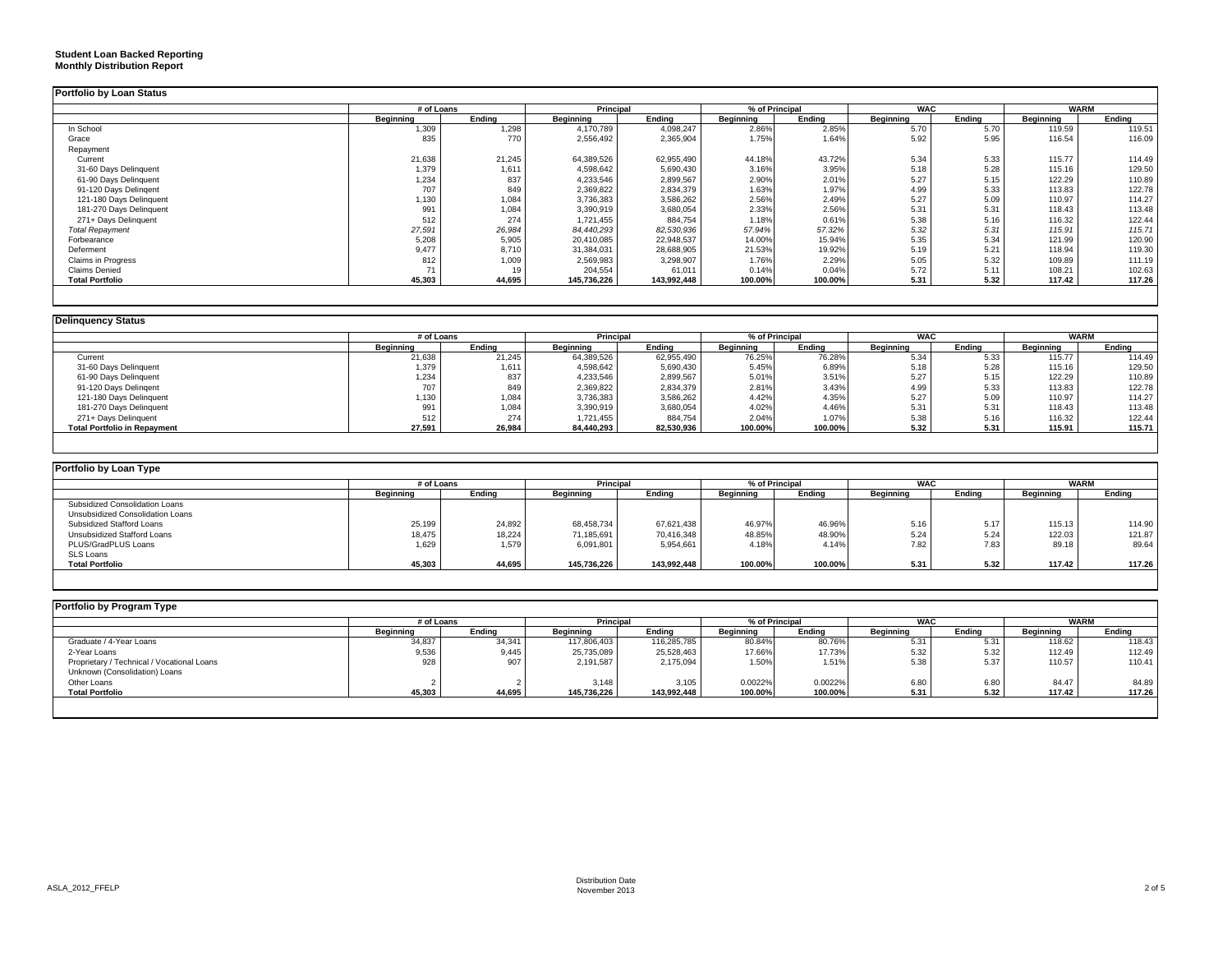**Distribution Date** November 25, 2013<br> **Collection Period** Collection Consumer December 2013, through October 1, 2013, through October October 1, 2013, through October 31, 2013

# **Collection Activity Collection Account as of 10/31/2013** Beginning Balance - October 1, 2013<br>
Collection Account Received 2,784,153 Collection Account Received Reserve Account Excess of Required Reserve Account 6,285 Transfer from Reserve Fund (to meet DSR requirement) **Interest on Investment Earnings** 100 Acquisition Account Payments from Guarantor Transfer to 2010 Collection Fund for correction of error **Prepayments** Special Allowance Payable to Department of Education Consolidation Rebate Fees Transfer from Capitalized Interest Fund Principal payments, interest payments, administration fees, servicing fees, and trustee fees (2,479,026) Transfer to Department Rebate Fund **Total Available Funds** 2,789,282

| <b>Fees Due for Current Period</b> | as of 10/31/2013 |
|------------------------------------|------------------|
| Indenture Trustee Fees             |                  |
| <b>Servicing Fees</b>              | 83,996           |
| <b>Administration Fees</b>         | 11,999           |
| Late Fees                          |                  |
| <b>Other Fees</b>                  |                  |
| <b>Total Fees</b>                  | 95,995           |

| <b>Cumulative Default Rate</b> |                                                                                               | as of 10/31/2013 |
|--------------------------------|-----------------------------------------------------------------------------------------------|------------------|
|                                | Current Period Defaults (\$)                                                                  | 545,481.89       |
|                                | Cumulative Defaults (\$)                                                                      | 9,887,171.11     |
|                                | Cumulative Default (% of original pool balance)                                               | 6.16%            |
|                                | Cumulative Default (% of cumulative entered repayment balance) <sup>a</sup>                   | 7.19%            |
|                                | Current Period Payments (Recoveries) from Guarantor (\$)                                      | 814,323.97       |
|                                | Current Period Borrower Recoveries (\$)                                                       | n/a              |
|                                | Cumulative Recoveries (\$) <sup>b</sup>                                                       | \$8,228,316.34   |
|                                | Cumulative Recovery Rate (%)                                                                  | 83.22%           |
|                                | Cumulative Net Loss Rate (%)                                                                  | 1.03%            |
|                                | Servicer Reject Rate (FFELP) (%)                                                              |                  |
|                                | Cumulative Servicer Reject Rate (FFELP) (%)                                                   |                  |
| a)                             | Repayment balance includes all repayment loans with the exception of balances in claim status |                  |
| b)                             | Cumulative Recoveries includes 97% of claims in progress balances                             |                  |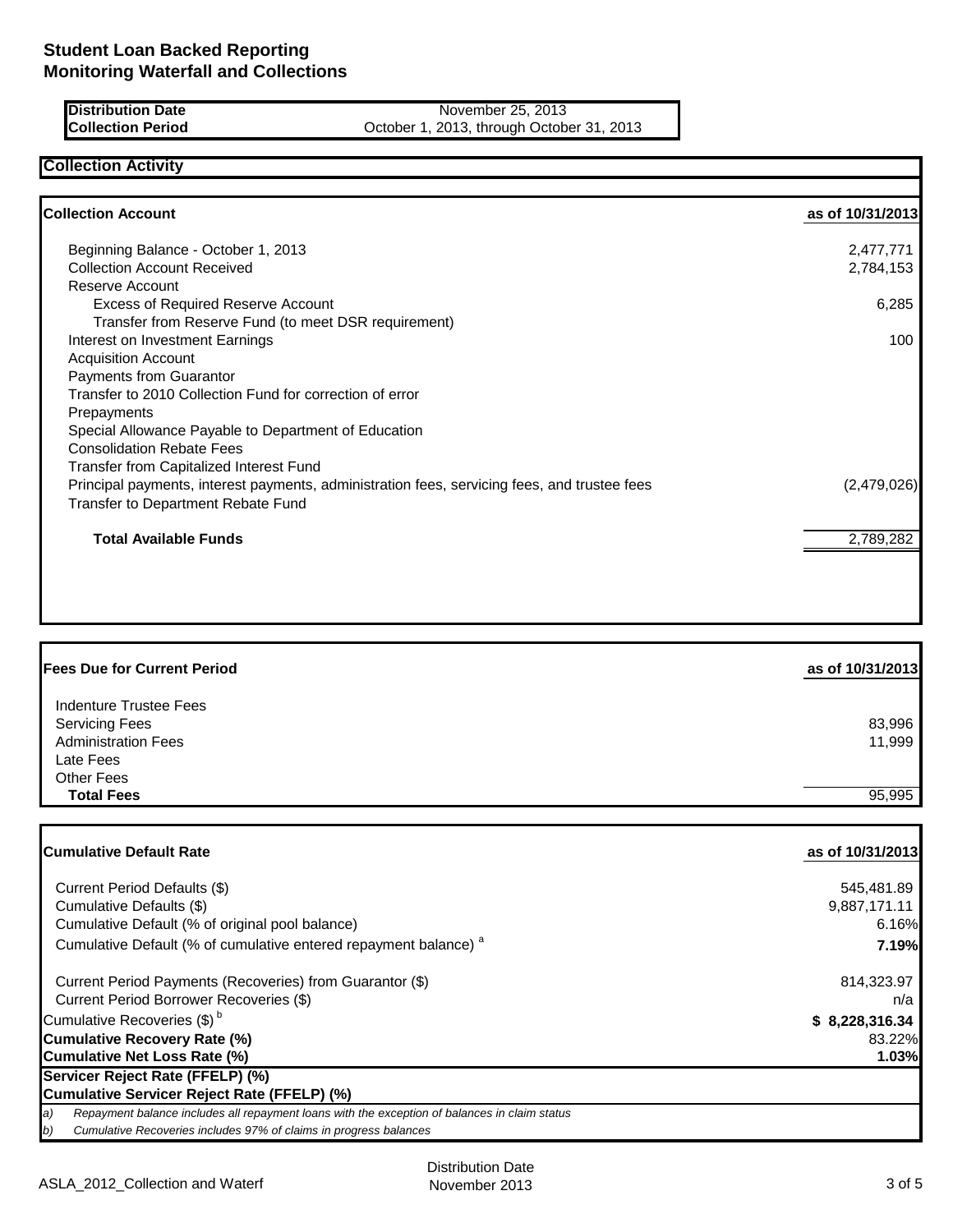# **Waterfall Activity**

| <b>Waterfall for Distribution</b>                                                         | <b>Amount Due</b> | <b>Amount Remaining</b> |
|-------------------------------------------------------------------------------------------|-------------------|-------------------------|
| <b>Total Available Funds</b>                                                              |                   | 2789282.13              |
| <b>First:</b> Payments required under any Joint Sharing Agreement                         |                   |                         |
| <b>Second: Trustee Fees</b>                                                               |                   |                         |
| <b>Third:</b> Servicing Fees and Backup Servicing Fees                                    | 83,996            | 2,705,286               |
| <b>Fourth: Administration Fees</b>                                                        | 11.999            | 2,693,287               |
| <b>Fifth: Noteholder Interest</b>                                                         | 81,923.85         | 2,611,363               |
| Sixth: Reinstate the balance of the Reserve Fund up to the Specified Reserve Fund Balance |                   |                         |
| Seventh: Noteholder Principal, until paid in full                                         | 2,611,363.15      | $\Omega$                |
|                                                                                           |                   |                         |

| <b>Principal and Interest Distributions</b> |              |
|---------------------------------------------|--------------|
| Quarterly Interest Due                      | 81,923.85    |
| Quarterly Interest Paid                     | 81,923.85    |
| Interest Shortfall                          |              |
| Interest Carryover Due                      | 0            |
| Interest Carryover Paid                     |              |
| <b>Interest Carryover</b>                   | 0            |
| Quarterly Principal Distribution Amount     | 2,611,363.15 |
| <b>Quarterly Principal Paid</b>             | 2,611,363.15 |
| Shortfall                                   |              |
| <b>Total Distribution Amount</b>            | 2,693,287.00 |
|                                             |              |